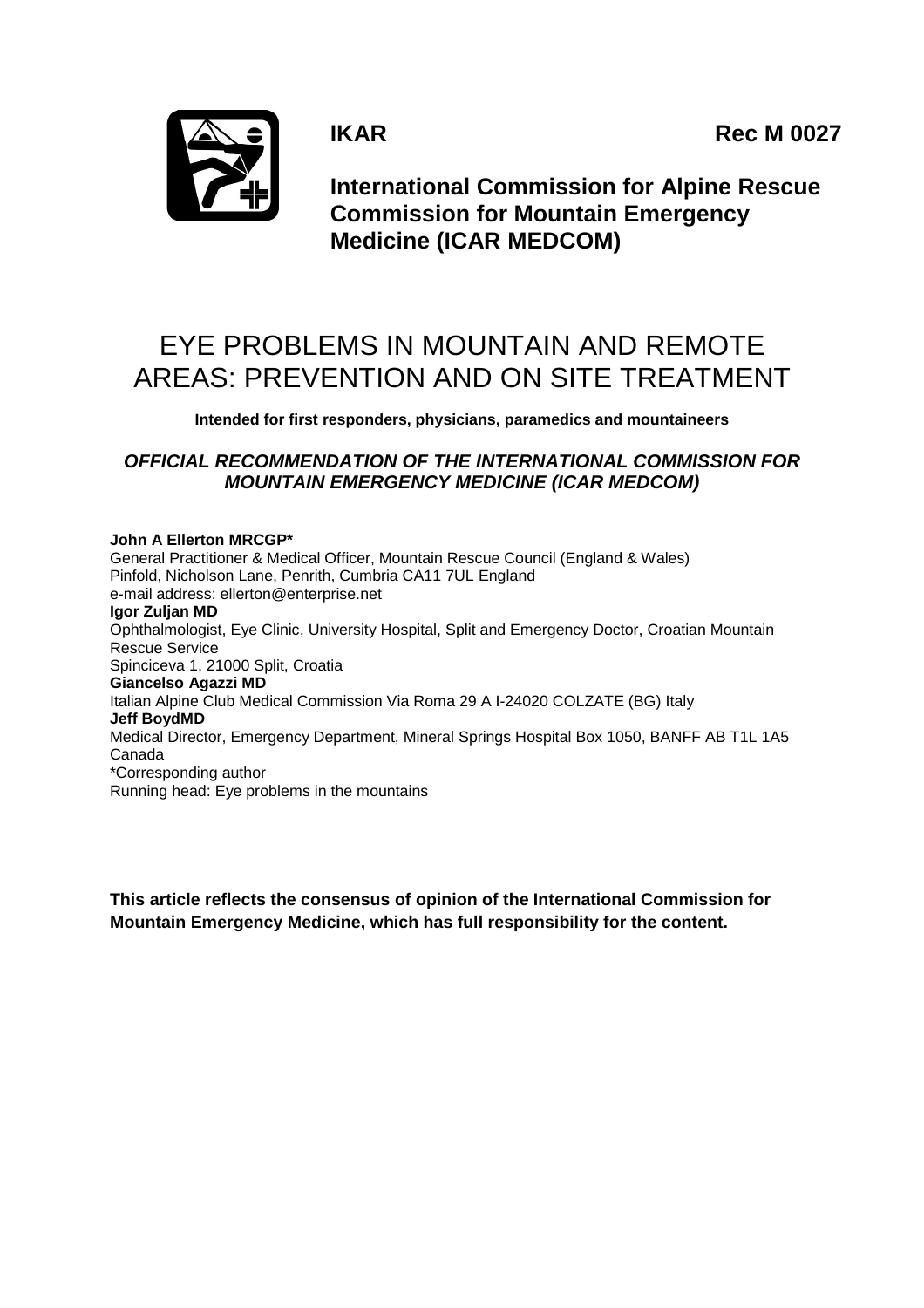# **EYE PROBLEMS IN MOUNTAIN AND REMOTE AREAS: PREVENTION AND ON SITE TREATMENT**

# *OFFICIAL RECOMMENDATIONS OF THE INTERNATIONAL COMMISSION FOR MOUNTAIN EMERGENCY MEDICINE ICAR MEDCOM*

# **Intended for first responders, physicians, paramedics and mountaineers**

# **John A Ellerton MRCGP\***

General Practitioner & Medical Officer, Mountain Rescue Council (England & Wales)

Pinfold, Nicholson Lane, Penrith, Cumbria CA11 7UL England

Tel +441768866900; Fax +441768214626; e-mail address: ellerton@enterprise.net

## **Igor Zuljan MD**

Ophthalmologist, Eye Clinic, University Hospital, Split and Emergency Doctor, Croatian Mountain

Rescue Service

Spinciceva 1, 21000 Split, Croatia

Tel +38521359114; e-mail izuljan@kbsplit.hr

# **Giancelso Agazzi MD**

Italian Alpine Club Medical Commission Via Roma 29 A I-24020 COLZATE (BG) Italy

Tel +39 35 710457; e-mail: gege@orobianet.it

# **Jeff Boyd MD**

Medical Director, Emergency Department, Mineral Springs Hospital Box 1050, BANFF AB T1L 1A5

Canada

Tel +14037624974, Fax +14037624193; e-mail: zmtndoc@telus.net

\*Corresponding author

Running head: Eye problems in the mountains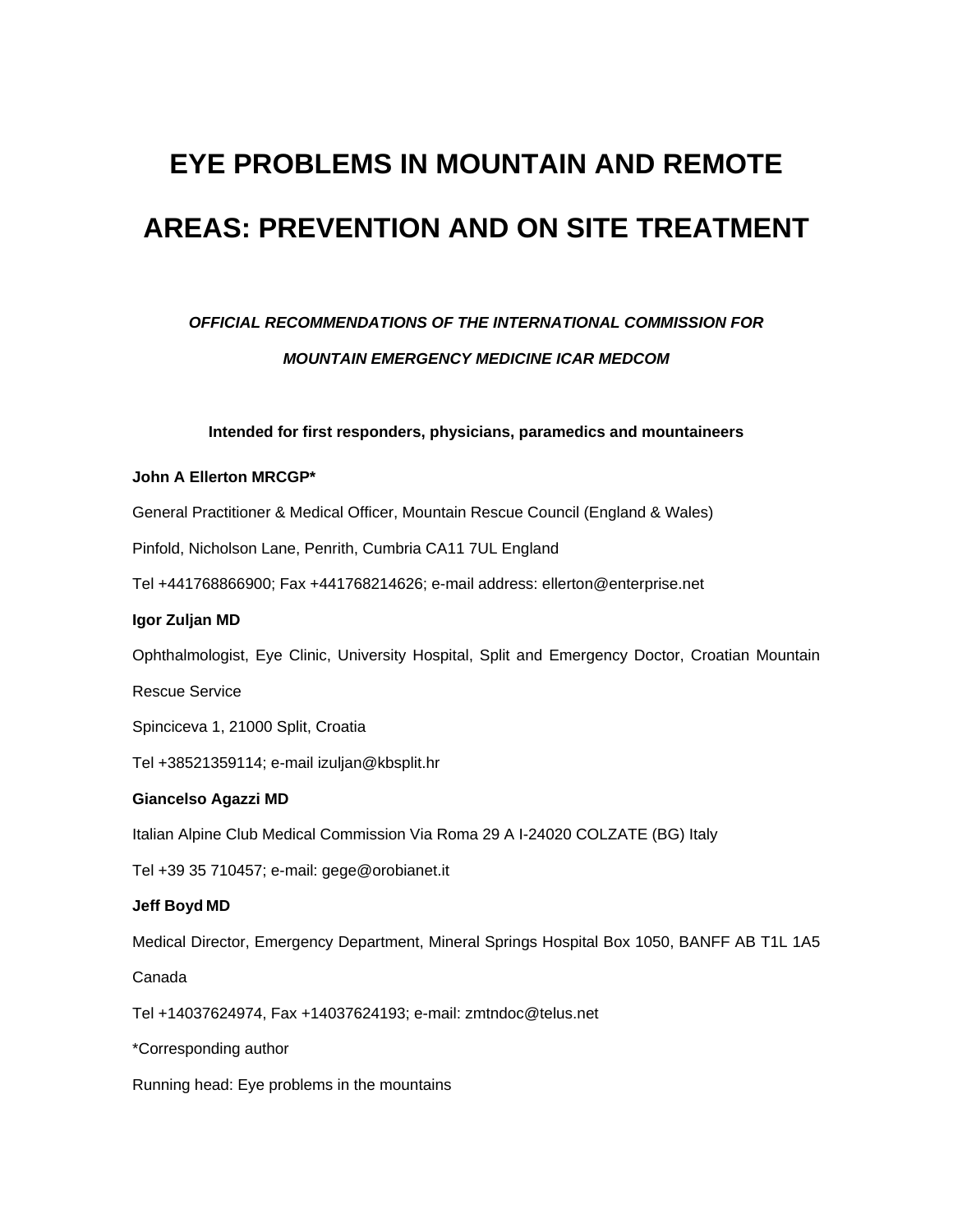# **ABSTRACT**

Although eyes are not frequently injured in the mountains, they are exposed to many adverse factors from the environment. This review article, intended for first responders, physicians, paramedics and mountaineers, was compiled following a Medline search of the literature supplemented by reading standard mountain medicine texts. Cited articles were chosen as being most applicable for the wilderness environment. The draft was then discussed amongst the International Commission for Mountain Emergency Medicine (ICAR-MEDCOM) members and a consensus document developed. Its aim is to give practical advice on the management of eye problems in mountainous and remote areas. Snow blindness and minor injuries such as conjunctival or corneal foreign bodies could immobilize a person and put them at risk of other injuries. Blunt or penetrating trauma can result in the loss of sight in the eye; this may be preventable if the injury is managed properly. In almost all cases of the severe eye trauma, protecting the eye and arranging an immediate evacuation is necessary. The most common eye problems, however, are due to UV light and high altitude. People wearing contact lenses and with previous history of eye diseases are more vulnerable. Eye problems induced by high altitude should be managed using the same principles as other high altitude illnesses. Wearing appropriate eye protection, such as sunglasses or goggles with polarized or photochromic lenses, could prevent most of the common eye problems in mountaineering.

# **KEYWORDS**

Altitude, Eye injuries, Mountaineering, Mountain emergency medicine, Ultraviolet Rays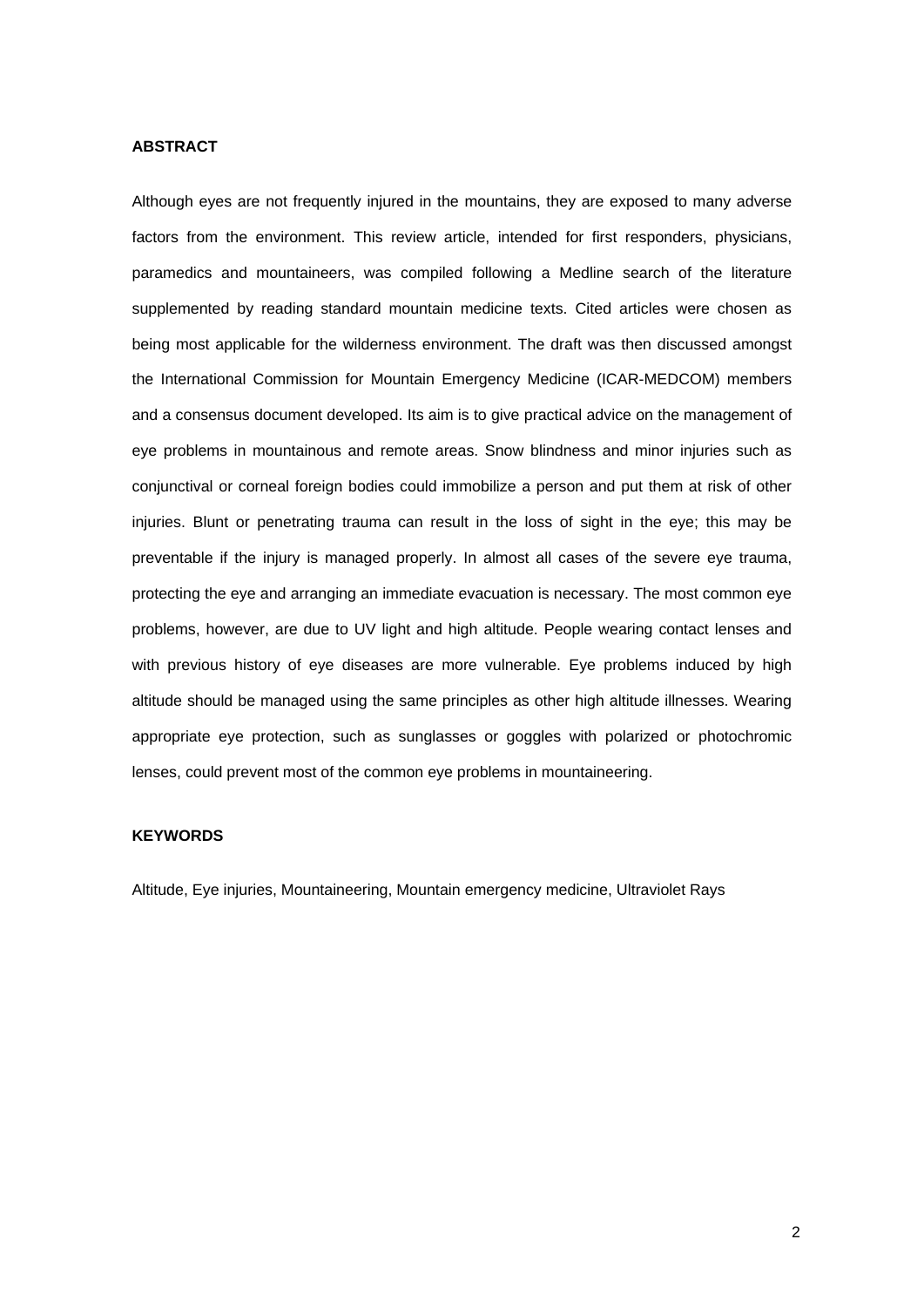#### **INTRODUCTION**

In the mountain or wilderness environment, even minor injuries or visual disturbance could immobilize a person or make them dependant on other members of their party. This could precipitate other problems, such as a slow descent and unplanned bivouacs, thus putting the person and their party at risk. In this review, we focus on the most common eye problems seen in the mountains. Our aim is to give first responders, physicians, paramedics and mountaineers practical advice on the prevention and safe management of these problems particularly where timely specialist help is not available.

Although the eye surface area is less than 0.1 % of the total body surface, and therefore infrequently injured, eye injuries related to outdoor and sport activities in the mountains and wilderness areas are common. Most are minor eye injuries. (1) However, unrecognized, or poorly treated, injuries can lead to a permanent and severe visual impairment. In addition, many noxious factors in the environment are magnified in the mountains, and expose mountaineers and local inhabitants to an increased risk of eye problems. Undergoing corneal refractory surgery or wearing contact lenses have implications to a person venturing into the wilderness if the convenience gained is not to be lost. These factors are listed in Table 1.

# **SPECIFIC EYE CONDITIONS IN MOUNTAIN AND REMOTE AREAS**

# *UV light problems*

Ultraviolet light is a non-ionizing radiation and is divided into UV-A (315 to 400 nm), UV-B (280 to 314 nm), and UV-C (180 to 280 nm). The Earth's atmosphere absorbs all UV-C radiation and more than 99% of UV-B radiation. It is known that the quantity of UV light increases with increasing altitude at a rate of 4% for each 300 m ascent), low latitude, and in highly reflective environments. For example, the reflection of ultraviolet increases two times from the surface of water and eight times from snow when compared to the reflection from a field of grass. (2) The combination of altitude and snow at 2000 m results in a doubling of the quantity of UV light compared to sea level; damage to almost all eye tissues (eye lids, cornea, conjunctiva and lens) could occur. (3)

Acute exposure damages the conjunctiva and cornea causing snow blindness. Symptoms range from mild irritation and a foreign body sensation to severe pain, light sensitivity (photophobia),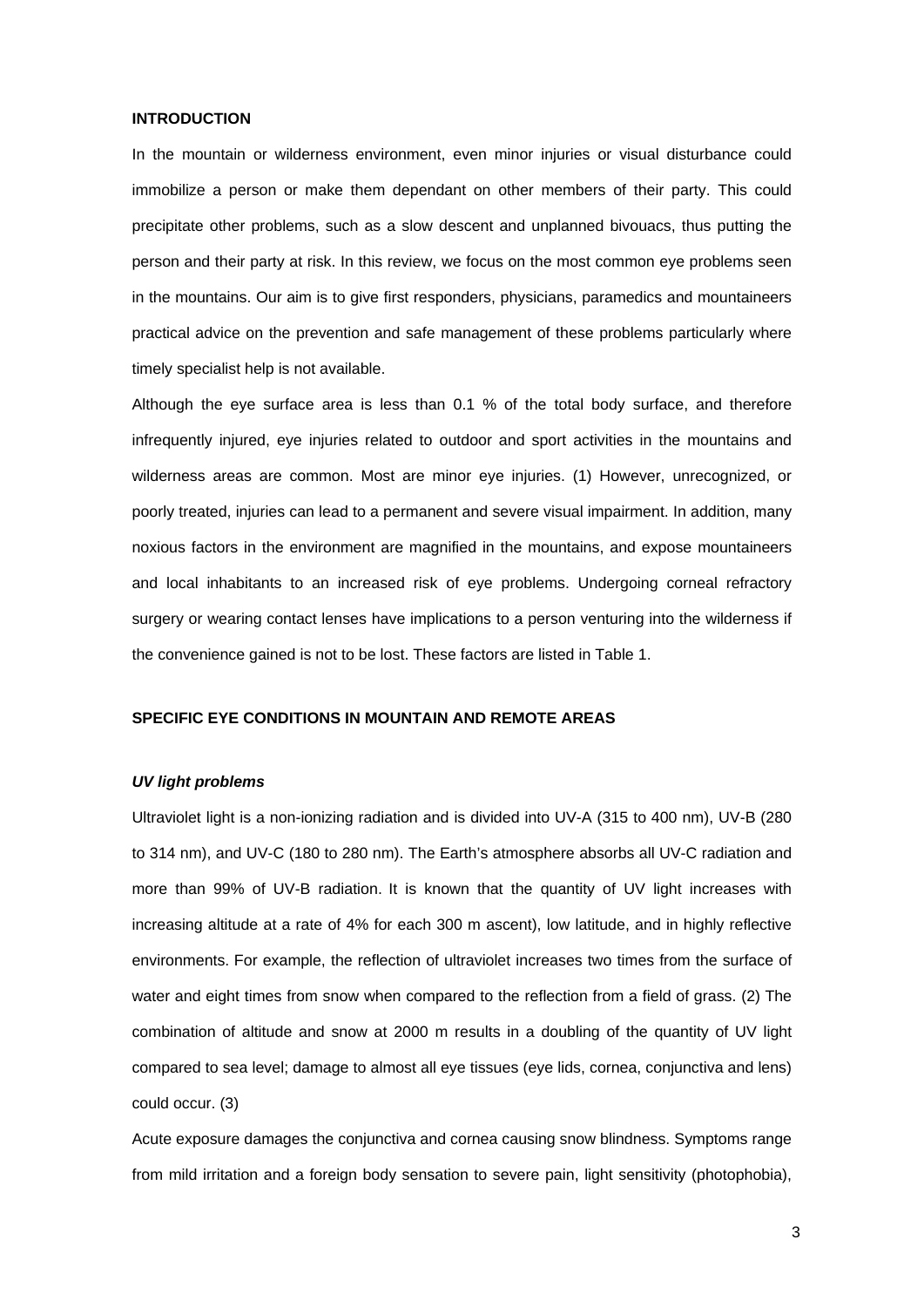lid spasm and watering. The discomfort starts 4 to 10 hours after exposure, so often during the following night. The condition abates 12 to 48 hours later though sometimes, in severe cases, it can last several days. (4)

Long-term exposure to UV light is associated with conjunctival degenerations (pinguecula and pterygia) but not corneal damage. (5) The incidence of cataract is higher in populations that have a higher cumulative exposure to UV light. (3) Recent data has suggested that shortwavelength visible (blue) light has a damaging effect on the region of greatest visual acuity (macula) and is a risk factor for macular degeneration. (6,7) However other studies have not confirmed the association. (8,9)

# *High altitude eye problems*

Disturbance in visual function can result from the hypoxia of altitude and the effects of cold. Hypoxia and a drying effect on the cornea from the increased evaporation of the tears, especially in windy conditions, can cause corneal swelling (edema). In normal eyes, this usually causes no visual disturbance though after corneal refractory surgery, refractory changes can occur (see below).

High altitude and hypoxia also affect the retina. Retinal hemorrhage is common but usually asymptomatic. However, if the macula is involved severe visual difficulties can occur. (10) The cause of retinal hemorrhage and its relationship to other attitude illnesses particularly Acute Mountain Sickness is unclear. A single case report of bilateral retinal detachment in a trekker with multiple pre-existing risk factors has been described. (11)

In addition, transient monocular blindness (amaurosis fugax) and binocular brain cortex (cortical) blindness have been described. Both seem to resolve spontaneously and are thought to be the result of vascular spasm (ischemia) of the retinal artery and cerebral blood vessels supplying the visual cortex respectively. (12)

Although rare, freezing of the eyelid and cornea may occur at high altitude or during a blizzard. The condition hampers navigation and is painful but without permanent damage. More commonly, fogging of glasses can be a real problem, especially when supplementary oxygen is being used.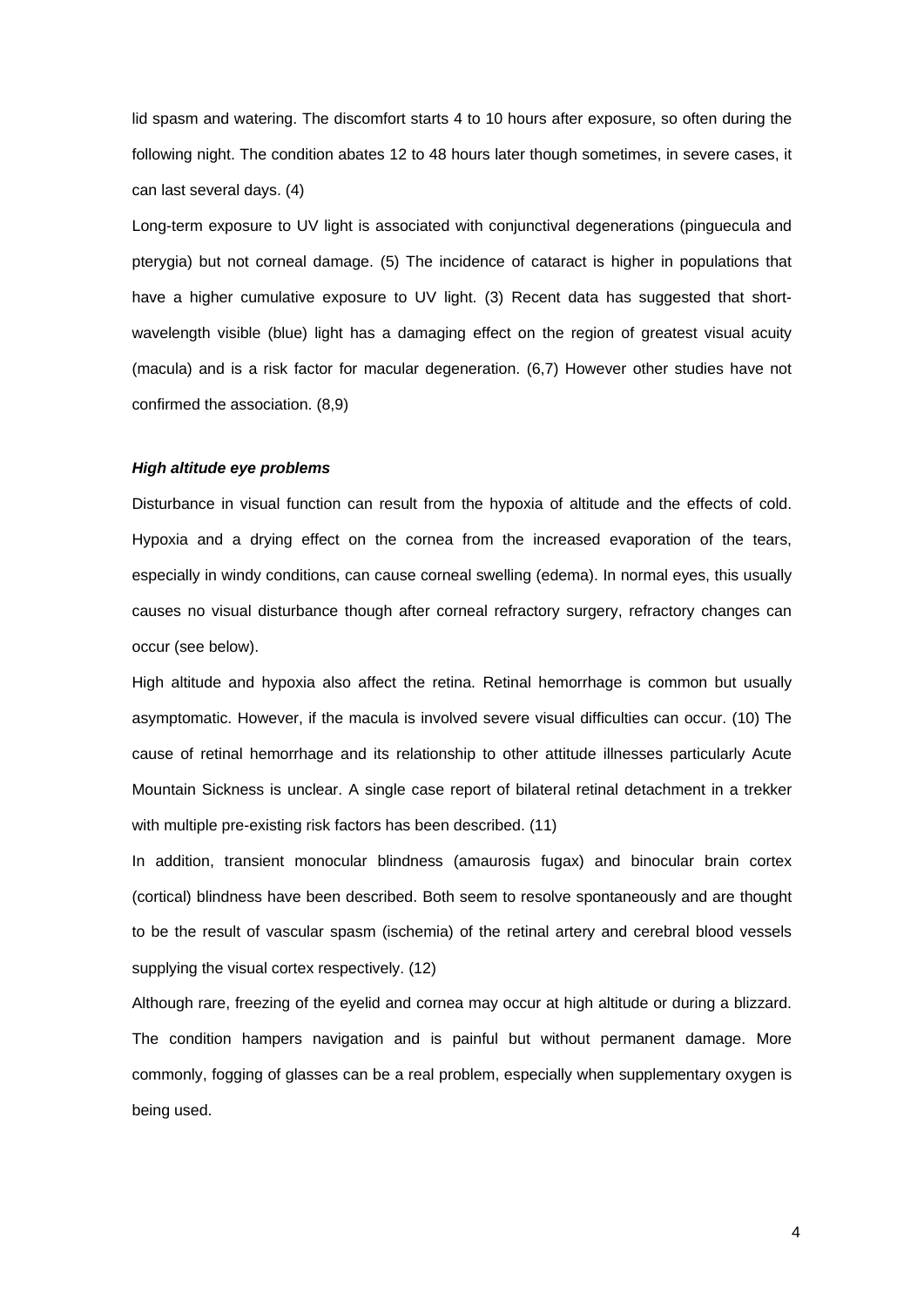## *Contact lenses problems*

Contact lenses may be used successfully in the mountains and at high altitude. (13) However, the wearer has to be cautious and pay particular attention to cleaning the lens and avoiding eye infections. Contact lens wearers often note that their eyes become dry or irritated. This discomfort may be solved the more frequent use of rewetting drops though this may not always be practical, Even those contact lenses with a high oxygen permeability, decrease the oxygen delivery to the cornea. *Extended-wear* contact lenses are associated with an increased risk of corneal infections. Therefore, the overnight use of *extended-wear* contact lenses should be avoided at the first sign of discomfort or if conditions do not allow their removal, as they are associated with an increased risk of corneal infections. UV light absorbing contact lenses protect the cornea and deeper eye structures. However, the conjunctiva and eyelids are not protected. Contact lenses in a case filled with liquid solution, as well as cleaning solutions and rewetting drops can freeze at night in cold weather.

## *Eye problems associated with history of eye disease or surgery*

Mader and Tabin have extensively reviewed the literature on mountaineers with preexisting eye problems venturing to altitude, and the reader is referred to their paper for greater detail. (13) Persons who have had corneal refractory surgery and then go to altitude or into a cold, dry environment, such as the polar regions, may develop blurred vision as a consequence of a refractory change. The problem can occur with most of the common surgical techniques but seems more prevalent when a patient has had a radial keratotomy, where radial cuts are made in the cornea, and then goes to altitude. The hypoxia-induced corneal edema makes the person become far-sighted; this is of nuisance value at moderate altitude making map reading difficult but at extreme altitude can lead to near blindness with severe consequences. Unfortunately the degree of refractory change cannot be predicted so a series of 'reading glasses' may need to be taken to counter the effect. (14) Following bilateral laser in situ keratomileusis (LASIK), an opposite (myopic) temporary refractory shift has been reported in two climbers going to altitude (6959m) and a patient who trekked to the North Pole. (15, 16) These patients were in the 'post operative' period (less than four months) from surgery and it is unclear whether the refractory changes would occur after the surgery has fully matured (greater than 6 months). The change was thought to be due to hypoxia in the case of altitude and a drying of the cornea at the North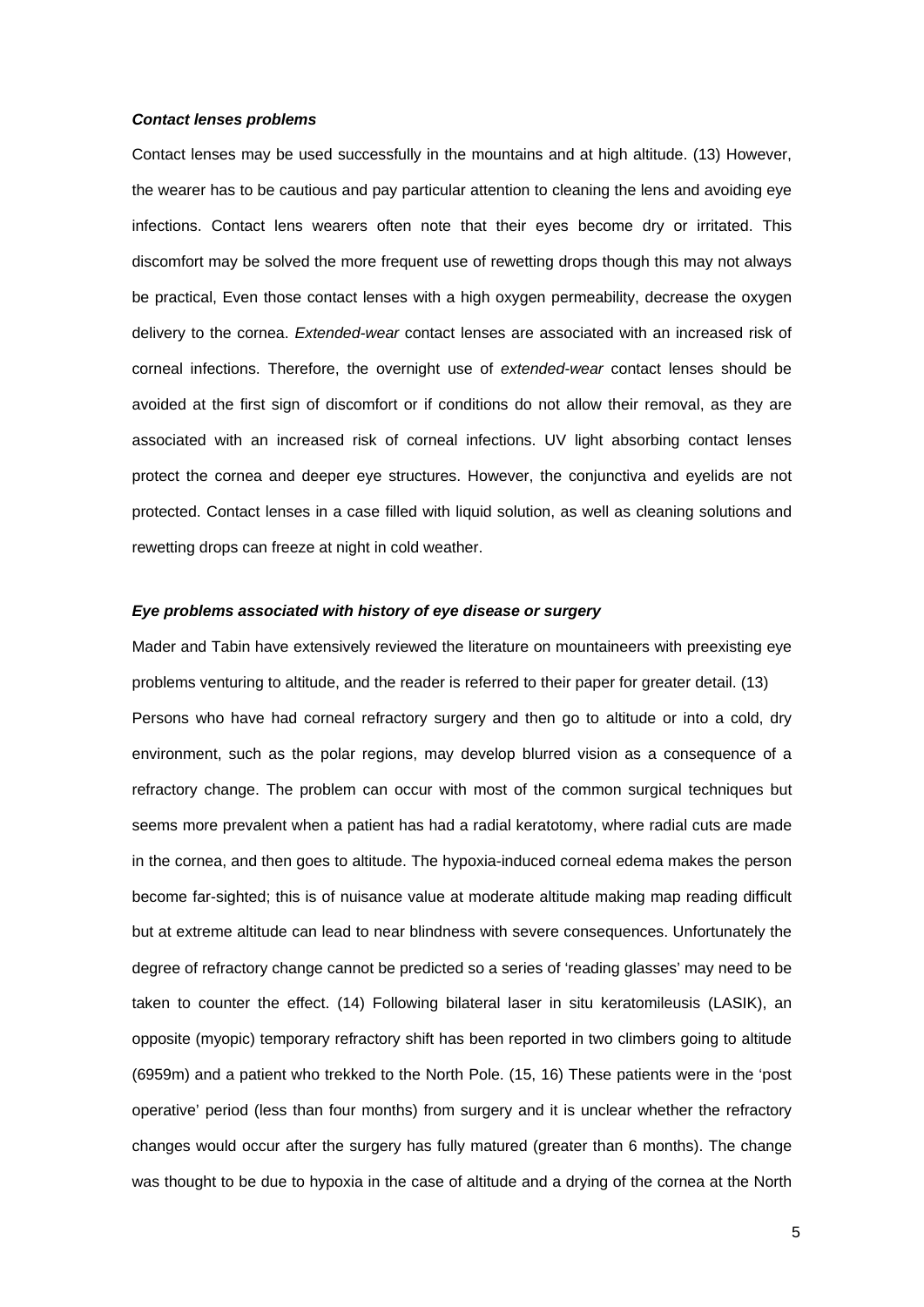Pole. Previous retinal detachment surgery that leaves intraocular gas in the globe is a contraindication to ascending to altitude as the risk of expansion of the gas bubble can threaten irreversible loss of vision.

#### **EYE INJURIES**

Minor injuries of the eye, such as corneal erosions or small corneal surface or conjunctival foreign bodies, can be caused by particles blown into the eye by a strong wind, during hammering or ice axe placement. Contact lens use can also lead to corneal erosion. Most small corneal erosions will heal after 24 -36 hours as well as those left after the extraction of a small foreign body. However, corneal erosions can, rarely, become to infected and create an ulcer, so proper recognition and treatment is necessary.

Blunt or penetrating eye trauma with globe rupture may not always be obvious, but threatens loss of vision and even the eye.

## *Symptoms and examination*

A complaint of blurred vision, eye irritation or injury should result in a careful inspection. Inspect both eyes and compare them. A penlight will be helpful for examination. Ask about recent exposure to potential trauma.

Pain, a 'red eye', light sensitivity and lid spasm are the commonest symptoms of eye trauma and/or infection. If the person complains of discomfort or pain in the eye after exposure to a strong wind, suspect an erosion or corneal/conjunctival foreign body. The sensation of *'something in the eye'* does not necessarily mean that a conjunctival or corneal foreign body is present. Definitive diagnosis requires the visualization of the foreign body, but sometimes this can be difficult. A common position for a foreign body is under the upper lid; lay persons going to remote areas should learn the technique for everting the lid. Eyelid trauma should be examined carefully to exclude the presence of a penetrating injury of the eye globe or orbit.

After blunt trauma to the eye or injury from a tree branch, the eye must be examined. Eyes suffering from severe blunt trauma and/or penetration usually have poor vision and pain; compare it with the uninjured eye. Try to exclude a penetrating injury by careful examination but minimize the manipulation of an injured eye. In case of an obviously ruptured eye the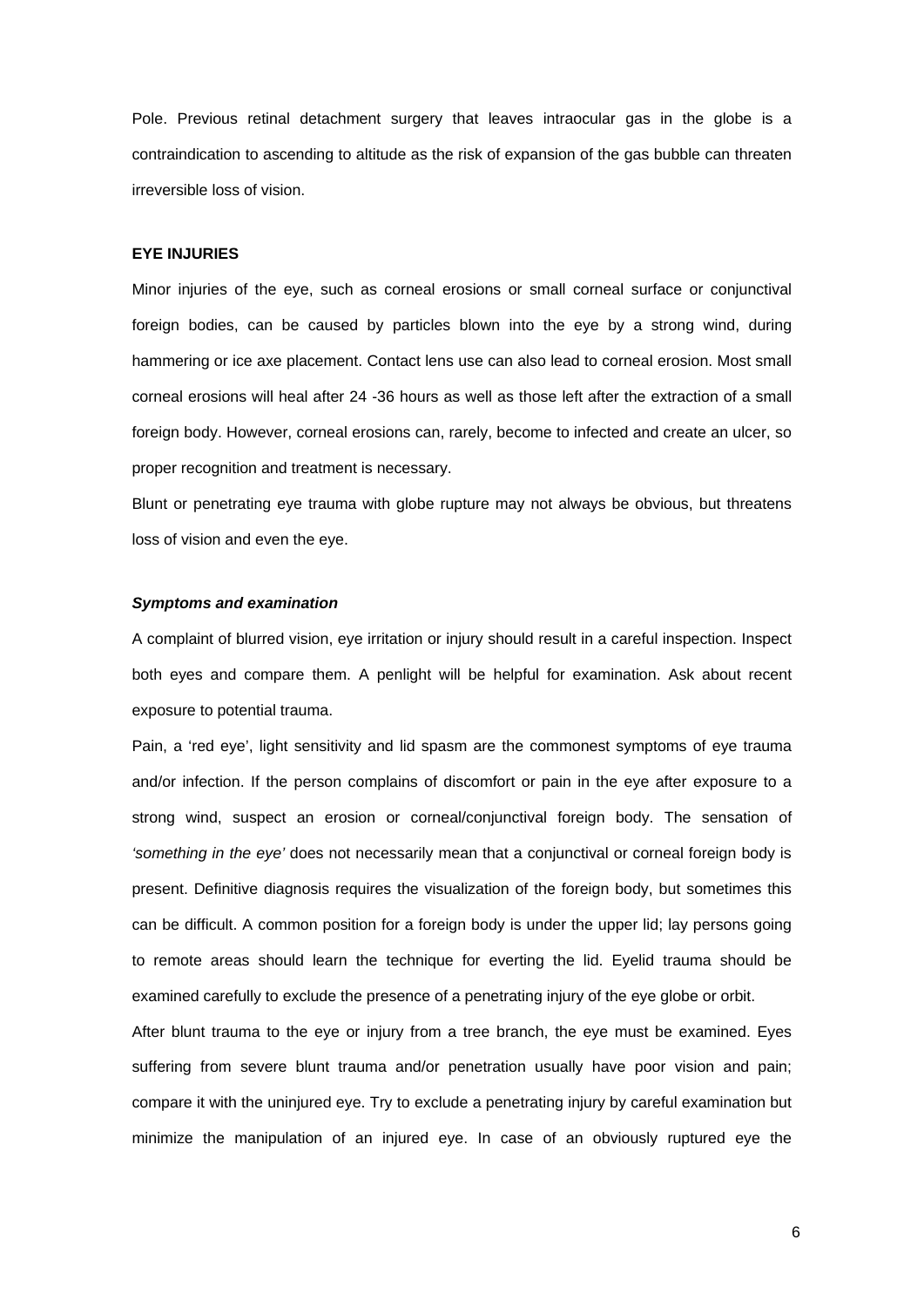examination should be discontinued. The practical procedure for eye examination is shown in Table 2.

Presence of blood behind the cornea that obscures the pupil (hyphema) or a large conjunctival hemorrhage with conjunctival edema indicate severe blunt trauma. A very soft eye (hypotony) is likely to be ruptured. Signs of an occult rupture include a large subconjunctival hemorrhage with conjunctival oedema; dark uveal tissue at the corneal margin (limbus) and an irregular shaped pupil. Blood under the "white of the eye" without pain and without changes to the cornea or iris in an eye with normal vision is not a serious sign.

# *Treatment*

## General considerations

Most symptomatic eyes may be covered with soft dressing if practical. Sunglasses and goggles over the dressing can be helpful. However, try not to cover eyes with minor corneal abrasions as patching does not improve healing nor reduce pain and prevents binocular vision. (17) Topical eye anesthetics delay corneal healing. Therefore, they should only be used in extreme situations to control disabling symptoms. In such cases, systemic pain killers (analgesics) tend to help. An urgent evacuation is necessary in cases of a penetrated or ruptured eye; when blunt trauma has decreased the vision or when a severe lid laceration is present.

## Snow blindness

Calm the person and ask them to close both eyes and rest until the discomfort regresses. Give non-steroid anti-inflammatory eye drops, such as diclofenac 0.1%, and, if necessary, analgesics such as paracetamol (acetaminophen). Cooling through the closed eyelids may reduce discomfort and, of course, it's obligatory to wear sunglasses afterwards to prevent a recurrence. Corneal erosions, with or without small foreign bodies

Try to wash out the foreign body with tears, clean water and movements of the eyeball. If unsuccessful, try to remove the foreign body gently with a cotton-tipped swab or with gauze. The routine use of antibiotic drops or ointment, such as bacitracin, tobramycin, or ciprofloxacin, after the removal of a foreign body is not required. (18) However erosions secondary to contact lens should have a topical wide-spectrum antibiotic applied as prophylaxis against pseudomonas infection. (19) Erosions at very high altitude are treated likewise. Rest the eye by closing both eyes for a short time. Systemic analgesics and/or non-steroid anti-inflammatory eye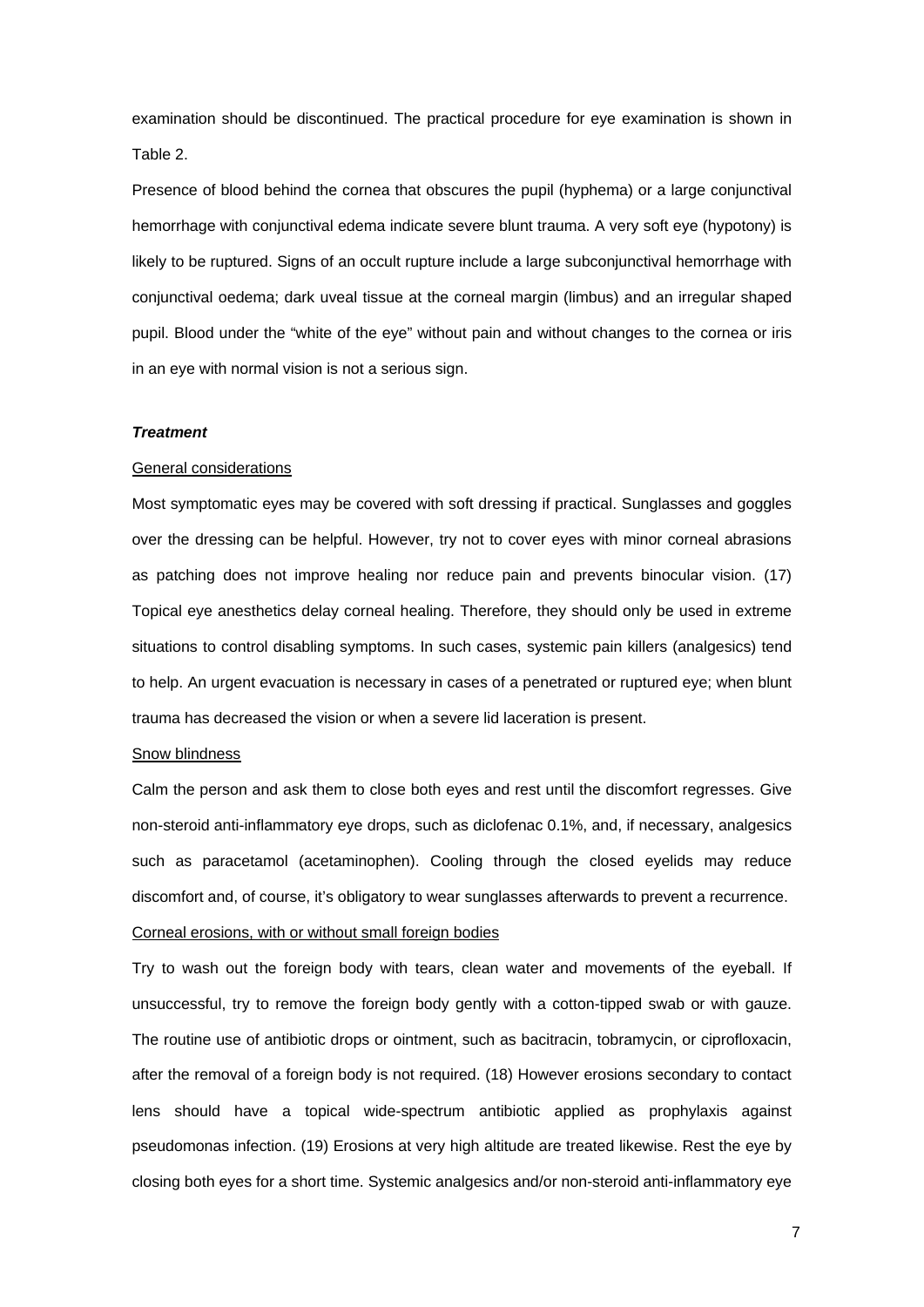drops can be used if the discomfort persists. (20,21) The latter, though expensive, may reduce the need for sedative oral analgesia and thus allow the person to remain mobile. (22) Wear sunglasses afterwards.

#### Suspected or obvious penetration of the eye and severe blunt trauma or globe rupture

A suspected penetrating injury should be treated as if present. Do not use any topical preparations and, if possible, try not to take out a foreign body that has ruptured the eye. Close the eye carefully; place a soft dressing over it without applying pressure and use a protective shield or goggles to prevent any inadvertent pressure during the evacuation. Paracetamol (acetaminophen) tablets may not be strong enough to relieve the pain; stronger analgesics can be given if appropriate. Systemic antibiotics, such as ciprofloxacin should be started as soon as possible and an immediately evacuation arranged, using a helicopter if available. Ideally, an eye specialist in hospital should treat a lid laceration that penetrates the full thickness of the lid or involves the lid margin. Other lid lacerations can be managed as uncomplicated surface wounds.

## **HIGH ALTITUDE EYE PROBLEMS**

Reduced vision at high altitude can present a serious risk to the patient and have consequences to the rest of the party. **Descent** is recommended. In the presence of high altitude illness follow the UIAA guidelines. (23) There is uncertainty whether descent is required in persons with asymptomatic retinal hemorrhage as many resolve without detriment. However, other risk factors such as monocular vision and the presence of other high altitude illness may prompt descent.

If contact lens wearers develop any eye symptoms, the lens should be removed and lubricating drops applied. Antibiotic eye drops or ointment should be applied immediately if symptoms continue. If, despite antibiotics, the eye does rapidly improve over 48 hours, descent and a different topical antibiotic should be considered.

# **PREVENTION OF EYE PROBLEMS**

Wear protective glasses of polycarbonate with side shields or adequate eye protection in the form of goggles whenever there is a risk of eye trauma. It is obligatory for all persons in snowy and mountainous conditions to wear high quality sunglasses made that absorb all UV radiation.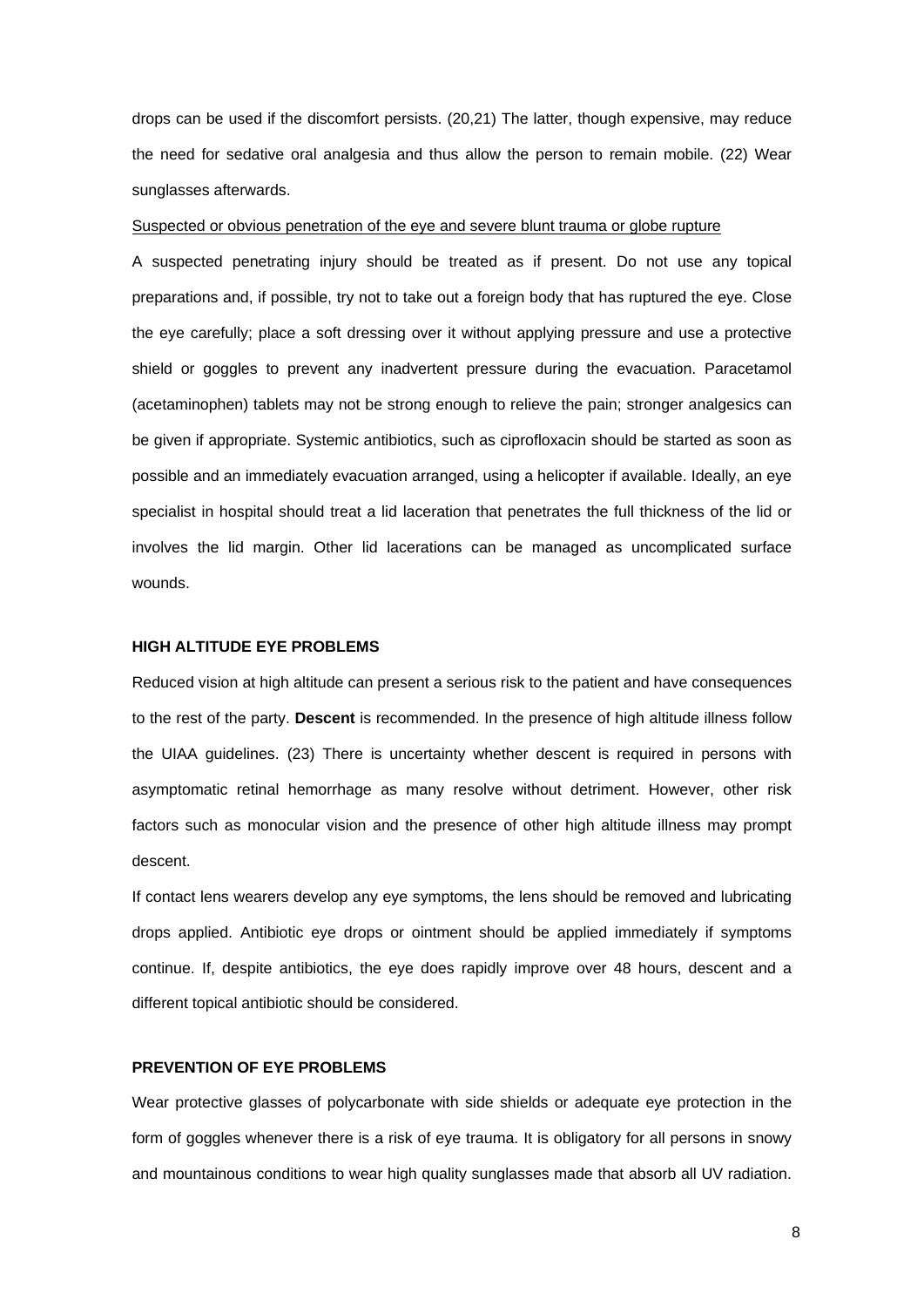(24) Hats with a shield can also increase comfort levels. Don't forget that children's eyes are particularly sensitive to UV light. Ski goggles are often more practical and comfortable at high altitude or in windy conditions. Fogging can be problematic particularly when supplementary oxygen is used; ventilated goggles can effectively reduce this. Working near helicopters, where the turbulent air is often filled with foreign bodies, is a risky environment. Goggles are particularly recommended for rescue personnel.

Contact lens wearers should carefully plan their mountaineering and be prepared to deal with the problems described above. They have to be cautious and pay particular attention to cleaning the lens and avoiding eye infections. To avoid dry or irritated eyes rewetting drops should be used frequently though this may not always be practical. The overnight use of *extended-wear* contact lenses should be avoided at the first sign of discomfort or if conditions do not allow their removal. Contact lenses in a case filled with liquid solution, as cleaning solutions and rewetting drops, should be kept warm inside a sleeping bag.

Nonprescription protective sunglasses or ski goggles will be required as well as backup refractive glasses and sunglasses whenever the person is in a mountain or wilderness area. A contact lens can easily be lost or an eye can become red or painful. Both antibiotic eye drops and contact lens rewetting drops should be carried.

Persons going to very high altitude (over 3500m or 11,483 ft) or into remote areas who have a previous history of eye disease especially inflammations or infections, such as uveitis and herpetic keratitis, should consult their eye specialist and take appropriate prescribed medication with them in case they suffer a recurrence of the disease. Having the correct medications and knowledge to use them can avoid many problems. Persons with previous retinal detachment surgery should consult their eye surgeon about their activity in mountains. In addition, Morris et al. advise that all high myopes (persons that need thick lenses to see distant objects) going to very high altitude undergo a full prophylactic retinal examination for risk factors of detachment. (11)

# **ACKNOWLEDGEMENTS**

These recommendations have been discussed and officially approved at the annual ICAR MEDCOM meeting in Pontresina, Switzerland (2007) by the following members of the International Commission for Mountain Emergency Medicine: Giancelso Agazzi (I), Borislav

9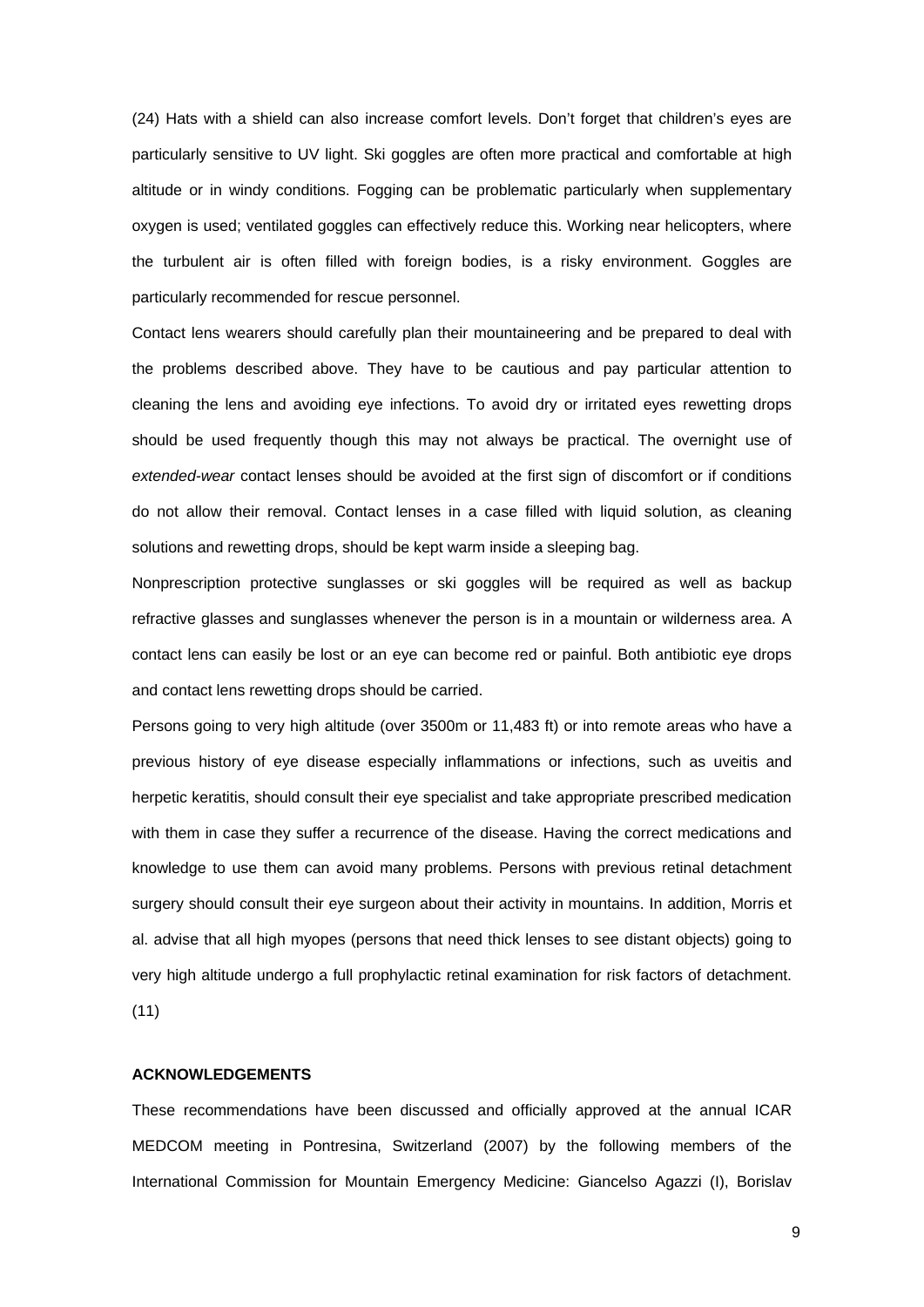Aleraj (HR), Jan Beaufort (CZ), Jeff Boyd (CA), Hermann Brugger (President) (I), Florian Demetz (I), Tigran Elezovic (BIH), John Ellerton (GB), Fidel Elsensohn (Vice President) (A), Gianluca Marconi (I), Martin Ivanov (BG), Pavel Jonek (PL), Peter Mair (A), Mario Milani (I), Werner Mährlein (D), Maria-Antonia Nerin (E), Marie Nordgren (Sweden), Peter Paal (I), Gula Przemyslaw (PL), Oliver Reisten (CH), Peter Rheinberger (FL), Erik Sandstrom (Sweden), Theoharis Sinifakoulis (GR), Sven Skaiaa (N), Inigo Soteras (E), Michael Swangard (CA), Günther Sumann (A), Dario Svajda (HR), Steve Teale (SCO), Oleg Tcholakov (BG), Iztok Tomazin (SLO), Vlahov Vitan (BG), Nicole Vogt (FL), David Watson (CA), Gregoire Zen-Ruffinen (CH), Eveline Winterberger (CH), Ken Zafren (USA)

*This article reflects the consensus of opinion of the International Commission for Mountain Emergency Medicine (ICAR-MEDCOM), which has full responsibility for the content.* 

The authors have no conflict of interest nor have they had any financial or material support from the pharmaceutical products mentioned in this paper.

# **REFERENCES**

1) Rodriguez J O, Lavina A M, Agarwal A. Prevention and treatment of common eye injuries in Sports. *Am Fam Phys* 2003;67:1481-8.

2) Hietanen M. Ocular exposure to solar ultraviolet and visible radiation at high latitudes. *Scand J Work Environ Health* 1991;17:398-403.

3) Taylor HR. The biological effects of UV-B on the eye. *Photochem Photobiol* 1989;50:489-92

4) Pollard AJ, Murdoch DR. Cold and Heat Related Conditions. In*: The High Altitude Medicine Handbook* 3rd ed. Abingdon UK: Radcliffe; 2003: 76.

5) Khoo J, Saw SM, Banerjee K, Chia SE, Tan D. Outdoor work and the risk of pterygia: a casecontrol study. *Int Ophthalmol* 1998;22:293-8.

6) Cruickhanks KJ, Klein R, Klein BE. Sunlight and age-related macular degeneration. The Beaver Dam Eye Study. *Arch Ophthal* 1993;111:514-8.

7) Taylor HR, West S, Munoz B, Rosenthal FS, Bressler SB, Bressler NM. The long-term effects of visible light on the eye. *Arch. Ophthal.* 1992;110:99-104.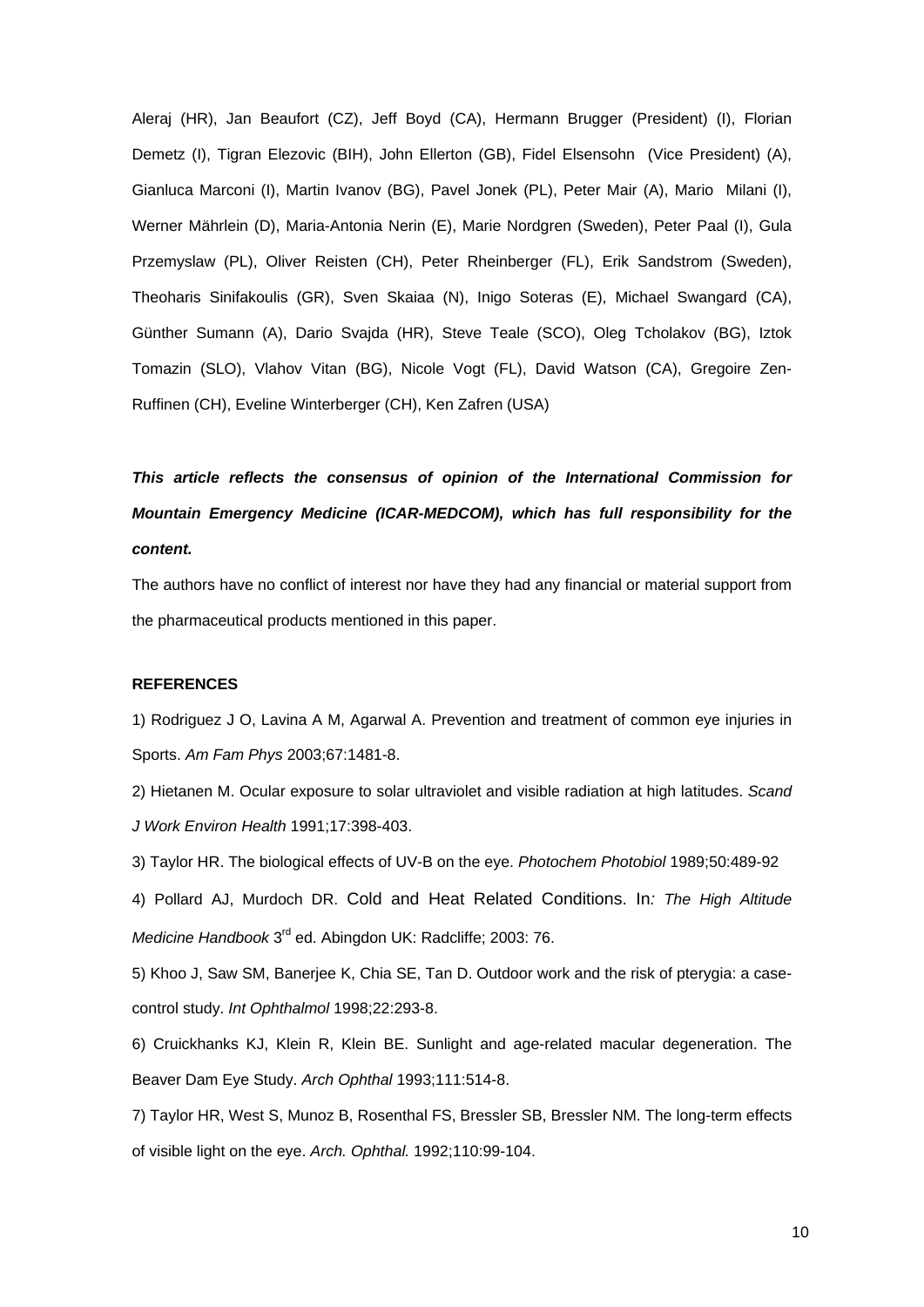8) Darzins P, Mitchell P, Heller RF. Sun exposure and age-related macular degeneration. An Australian case-control study. *Ophthalmology* 1997;104:770-6.

9) Delcourt C, Carriere I, Ponton-Sanchez A, Fourrey S, Lacroux A, Papoz L. Light exposure and the risk of age-related macular degeneration: the Pathologies Oculaires Liees a l'Age (POLA) study. *Arch. Ophthal.* 2001;119:1463-8.

10) Tingay D G, Tsimnadis P, Basnyat B. A blurred view from Everest. *Lancet* 2003;362:1978.

11) Morris D, Severn PS, Smith J, Somner J E A, Stannard KP, Cottrell DG. High altitude and retinal detachment. *High Alt. Med. Biol.* 2007;8:337-9.

12) Basnyat B, Wu T, Gertsch J H. Neurological conditions at altitude that fall outside the usual definition of altitude sickness. *High Alt. Med. Biol.* 2004;5:171-9.

13) Mader T H, Tabin G. Going to high altitude with preexisting ocular conditions*. High Alt. Med. Biol.* 2003;4:419-30.

14) West J B, Schoene R B, Milledge J S. *High Altitude Medicine and Physiology* 4th London UK: Hodder Arnold; 2007: 320-1.

15) Fam H-B, Goh E-S, Lee H-M. Post-LASIK myopic shift after a trek in the North Pole. *J Cataract Refract Surg.* 2005;31:198-201.

16) Boes D A, Omura, A K, Hennessy, M J. Effect of high-altitude exposure on myopic laser in situ keratomileusis. *J Cataract Refract Surg* 2001;27:1937-41

17) Turner A, Rabiu M. Patching for corneal abrasion. *Cochrane Database of Systematic Reviews.* 2006, Issue 2. Art. No: CD004764.

18) Dollery W. Antibiotics are not needed for the management of corneal foreign bodies. Available at: http://www.bestbets.org/cgi-bin/bets.pl?record=00002 Accessed Jan 28, 2008.

19) Schein OD. Contact lens abrasions and the nonophthalmologist. *Am J Emerg Med.* 1993;11:606-8.

20) Ziaei M, Carely S. Topical non-steroidals reduce pain in corneal abrasions. Available at: http://www.bestbets.org/cgi-bin/bets.pl?record=00033 Accessed Jan 28, 2008.

21) Szucs PA, Nashed AH, Allegra JR, Eskin B. Safety and efficacy of diclofenac ophthalmic solution in the treatment of corneal abrasions. Ann Emerg Med. 2000;35:131-7.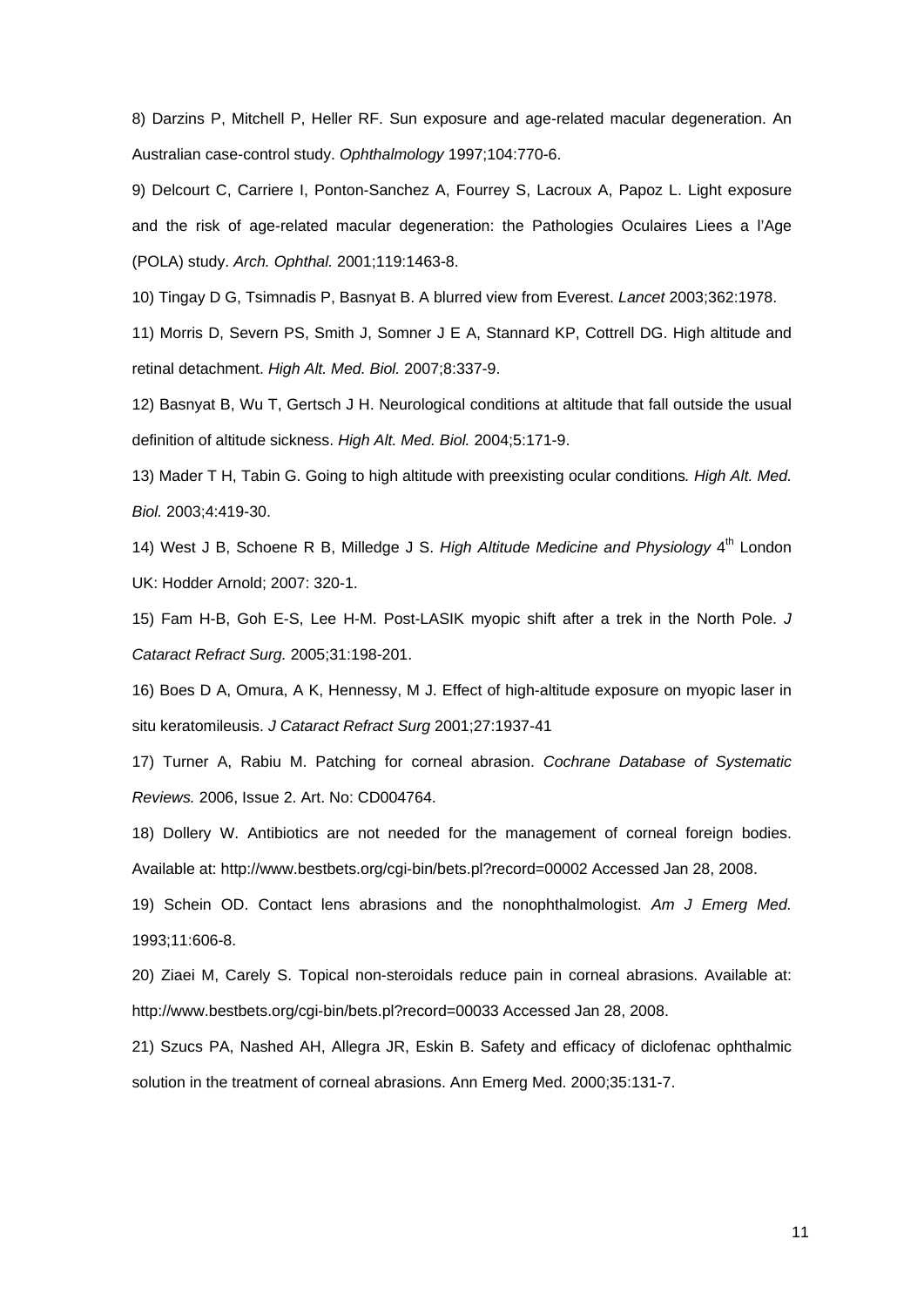22) Weaver CS, Terrell KM. Evidence-based emergency medicine. Update: do ophthalmic nonsteroidal anti-inflammatory drugs reduce the pain associated with simple corneal abrasion without delaying healing? *Ann Emerg Med* 2003;41:134-40.

23) Basnyat B. High Altitude Cerebral and Pulmonary Edema UIAA Medical Advice and Recommendations. 2007. Available at: [http://78.129.138.75/medical\\_advice.html Accessed Jan](http://78.129.138.75/medical_advice.html%20accessed%20Jan%202008)  [28, 2008](http://78.129.138.75/medical_advice.html%20accessed%20Jan%202008).

24) Classe JG. Prescribing for noncontact sports. *Optom Clin.* 1993;3:111-28.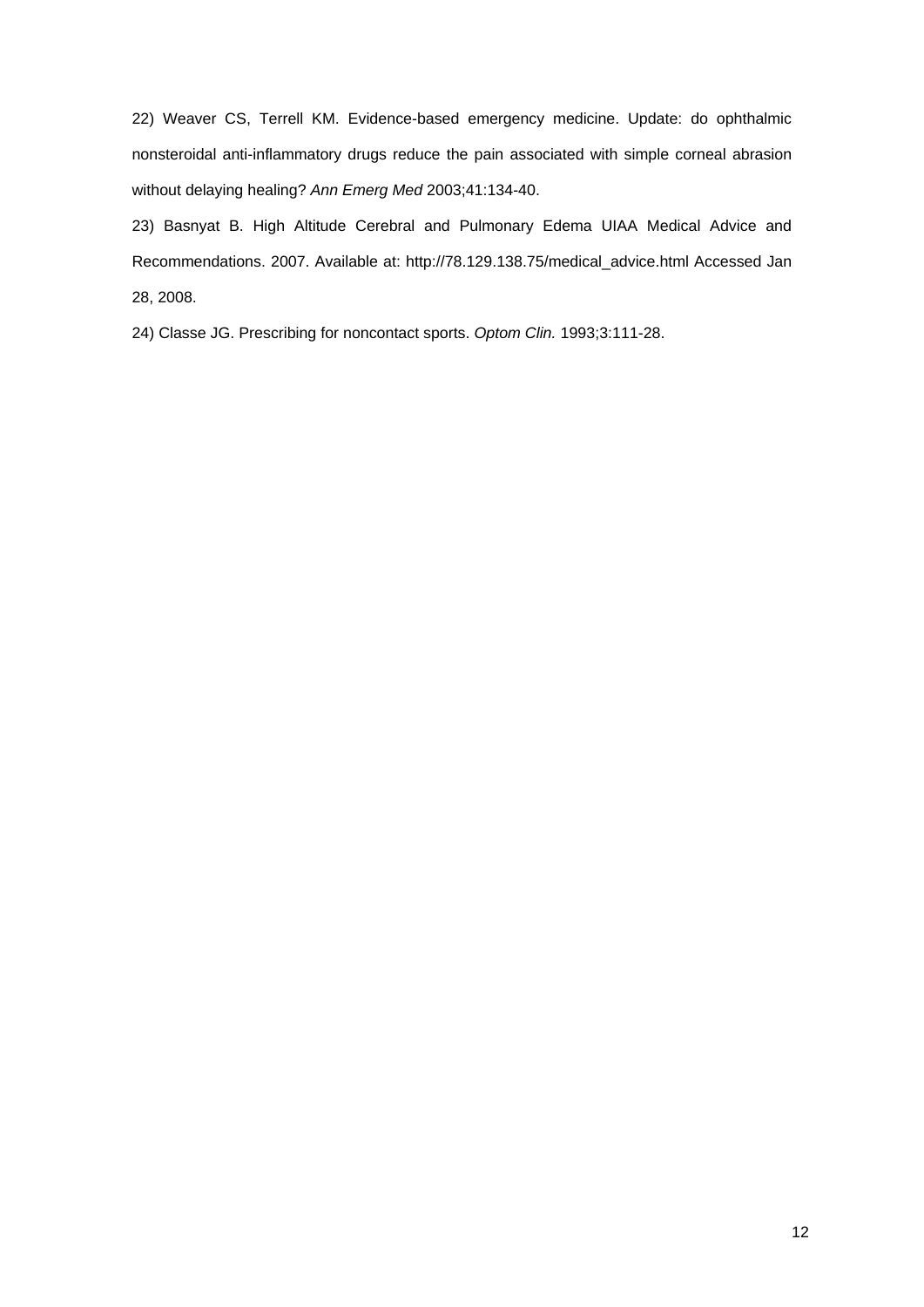TABLE 1: Risk Factors

| Ultra Violet Ray exposure                                                                                   |
|-------------------------------------------------------------------------------------------------------------|
| Strong wind and small flying particles (ice, sand, etc.)                                                    |
| High altitude and hypoxia                                                                                   |
| Cold and dry conditions                                                                                     |
| Activity during the night, and in woods and bushes                                                          |
| Wearing contact lenses                                                                                      |
| Previous history of eye problems (uveitis and herpetic keratitis, retinal detachment<br>and ocular surgery) |
| Only one functional eye                                                                                     |